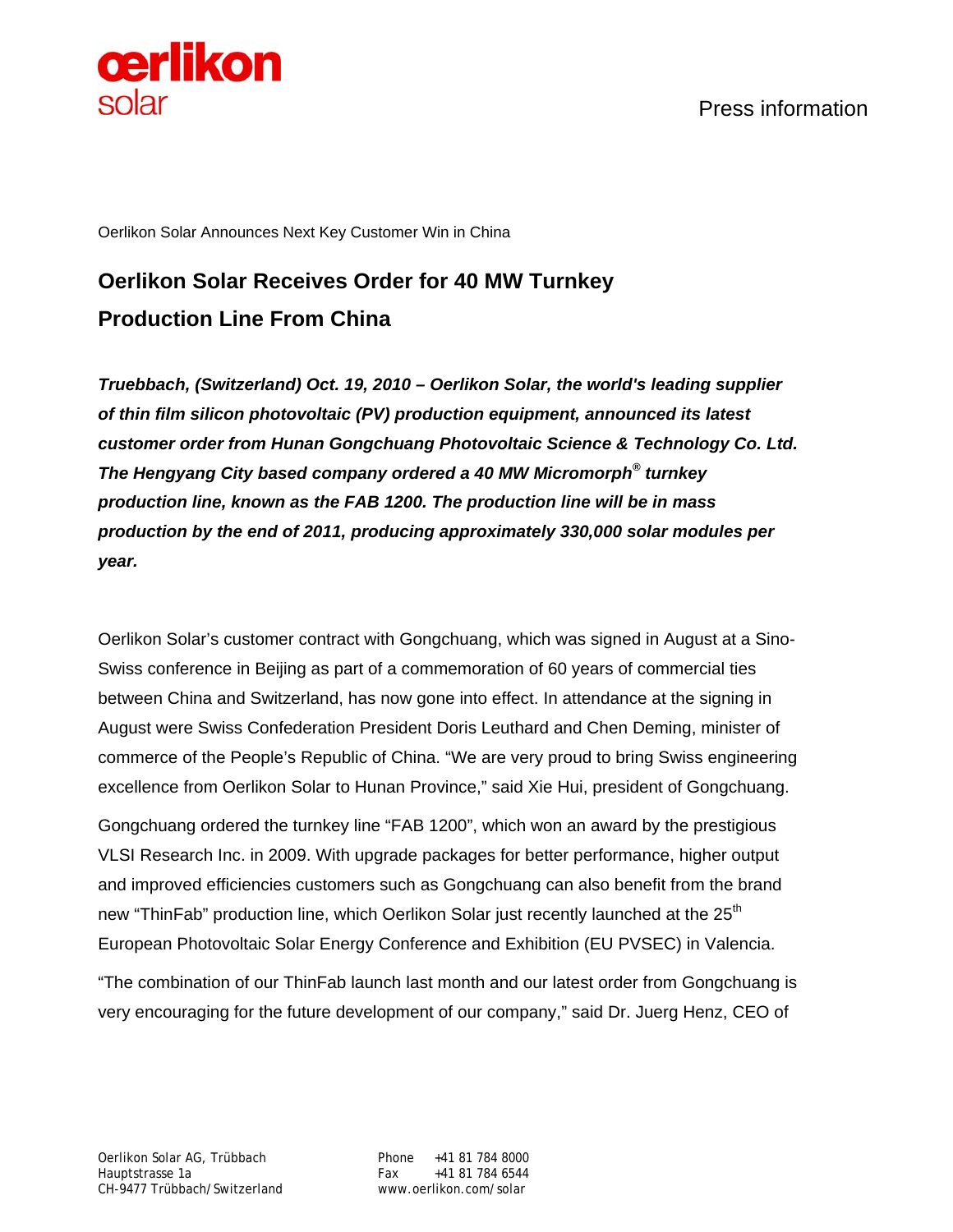

Oerlikon Solar. "It is a clear sign that Oerlikon Solar's thin film silicon technology is seen as a highly competitive, clean and sustainable solution for the PV industry."

For further information please contact:

| Patrick Milo                      | Burkhard Böndel                         |
|-----------------------------------|-----------------------------------------|
| <b>Head of Communications</b>     | <b>Head of Corporate Communications</b> |
| Oerlikon Solar                    | OC Oerlikon                             |
| Tel. +41 81 784 4960              | Tel. +41 58 360 9602                    |
| Fax +41 81 784 6544               | Fax +41 58 360 9193                     |
| communications.solar@oerlikon.com | media@oerlikon.com                      |

## *About Oerlikon*

*Oerlikon (SIX: OERL) is a leading high-tech industrial group specializing in machine and plant engineering. The Company is a provider of innovative industrial solutions and cutting-edge technologies for textile manufacturing, thinfilm coating, drive, vacuum, solar energy systems and advanced nanotechnology. A Swiss company with a tradition going back 150 years, Oerlikon is a global player with around 16,000 employees at over 150 locations in 36 countries and sales of CHF 2.9 billion in 2009. The Company invests more than CHF 200 million annually in R&D, with over 1,200 specialists working on future products and services. The operative businesses rank either first or second in their respective global markets.* 

## *About Oerlikon Solar*

*Oerlikon Solar designs and manufactures field-proven equipment and turnkey manufacturing lines for the mass production of environmentally sustainable thin film silicon solar modules. With its amorphous and high-efficiency Micromorph® tandem technology, Oerlikon has dramatically increased the efficiency of thin film silicon and created innovative end-to-end manufacturing solutions for thin film PV, enabling new entrants in the fast-growing, global PV manufacturing business. Oerlikon Solar leads the thin film solar equipment sector with 14 customers in seven countries, and more than 3 million modules produced and 450 MW of capacity produced worldwide.* 

*Oerlikon Solar has Micromorph*® *patents dating back to 1993, was the first to integrate the high-efficiency Transparent Conductive Oxide (TCO) layer, and the first to commercialize the high-efficiency Micromorph*® *process and support the majority of its customers in migrating to it. To date it is the only proven end-to-end Micromorph*®  *solution available on the market, offering lowest cost of electricity \$/kWh, and proving highest future cost reduction potential. Certifications from UL and TUV confirm that Oerlikon Solar meets highest quality and reliability standards worldwide. In May 2009, Oerlikon Solar became the first thin film silicon PV technology provider to pass all tests required for its Micromorph® thin film silicon solar PV modules and receive TUV Rheinland's IEC certification.* 

*Oerlikon Solar thin film silicon modules are produced environmentally friendly with non-toxic materials, and they are ideal for semi-transparent glass and other building-integrated PV (BIPV) applications. Thin film modules*